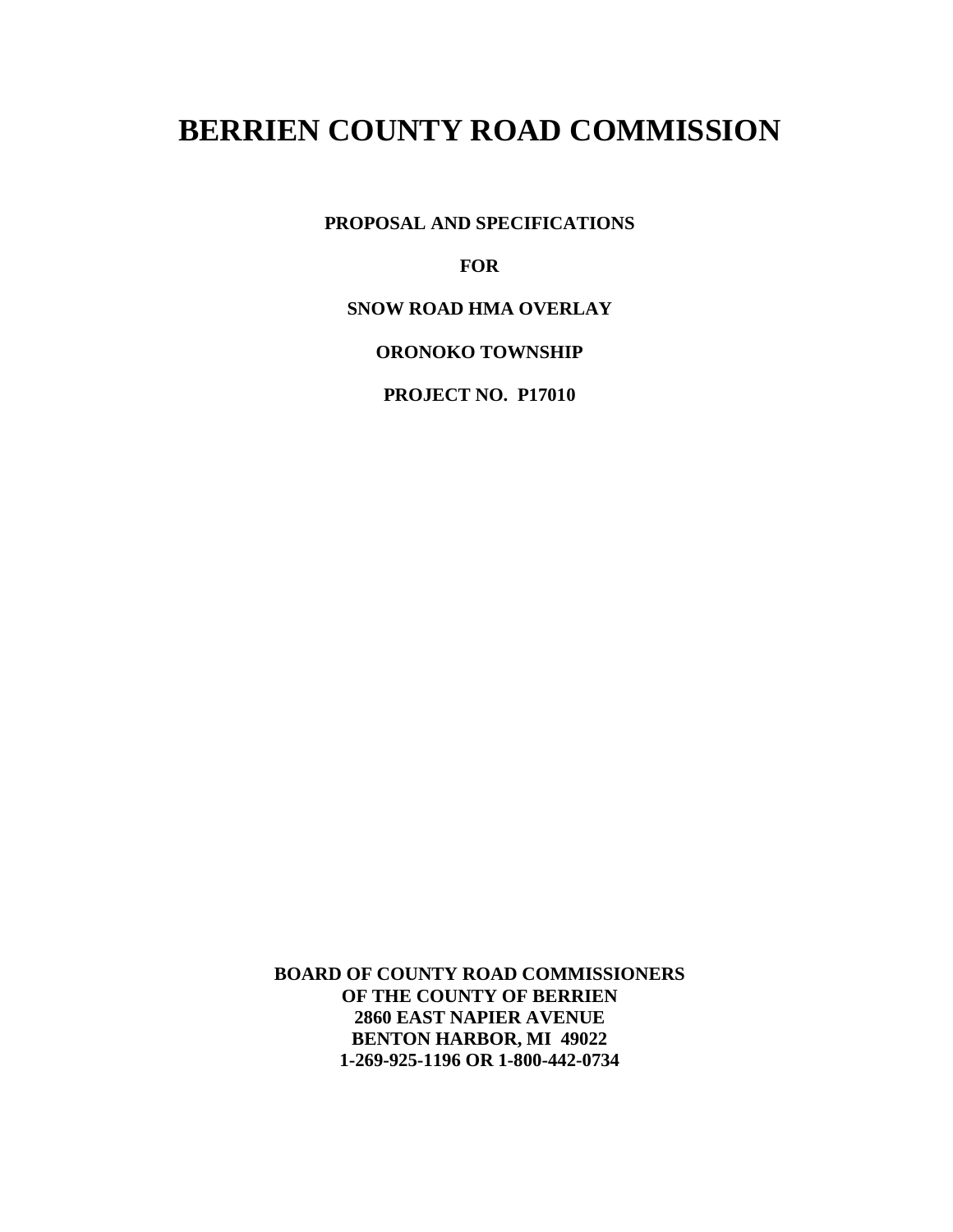# **NOTICE TO BIDDERS**

Notice is hereby given that sealed bids will be received at the office of the Board of County Road Commissioners of the County of Berrien, 2860 East Napier Avenue, Benton Harbor, Michigan 49022 until 11:00 A.M., Thursday, February 16, 2017 at which time and place they will be publicly opened and read aloud for the following:

- **1. 2017 ULTRA THIN PROGRAM OR SLURRY SEAL PROGRAM, LINCOLN TOWNSHIP; P17013**
- **2. BROWNTOWN ROAD CULVERT REPLACEMENT**
- **3. SNOW ROAD HMA OVERLAY**
- **4. BALDWIN AVENUE HMA OVERLAY**

All bids will be tabulated and presented to the Board of County Road Commissioners at their next regular meeting.

All bids shall be signed in ink and sealed in an envelope with the name of the items bid upon and the name of the bidder plainly marked on the outside. Specifications and proposal blanks may be obtained at the office of the Berrien County Road Commission.

The Road Commission reserves the right to accept or reject any or all bids, to waive defects in a proposal and to award the Bid in any manner deemed to be in the best interest of Berrien County.

Please visit our website for bid proposals: www.bcroad.org

#### **BY THE BOARD OF COUNTY ROAD COMMISSIONERS OF THE COUNTY OF BERRIEN AUGUST ZIELKE TIMOTHY LYNCH JESS MINKS JOSEPH MARGOL**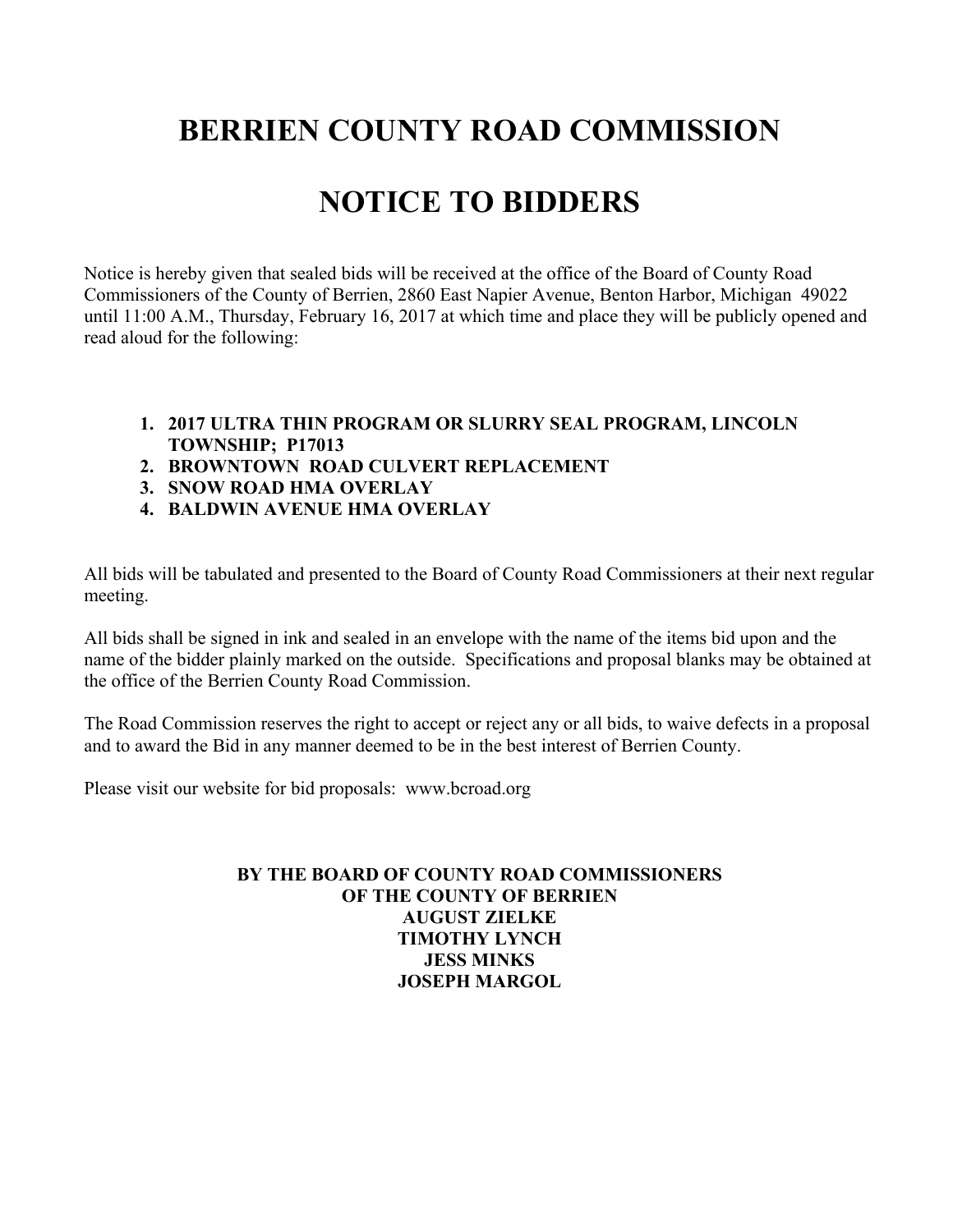#### BENTON HARBOR, MICHIGAN

#### **GENERAL SPECIFICATIONS**

Except as hereinafter provided by Supplemental Specifications or Special Provisions, the method and manner of performing the work and the quantity and quality of materials to be furnished under this contract shall be in strict accordance with the current Standard Specifications for construction of the Michigan Department of Transportation and the current edition of the Michigan Manual of Uniform Traffic Control Devices.

#### **SUPPLEMENTAL SPECIFICATIONS**

101.02 Definitions:

Commission – The Board of County Road Commissioners of the County of Berrien, Michigan.

103.02 Changes in Work

Adjustable Items – This Contract contains no adjustable item; therefore, no adjustments in unit prices for increased or decreased quantities will be allowed.

107.10 Owners Protective Liability Policy covering bodily injury and property damage protection shall be furnished to the Commission.

108.02 Prosecution of the Work – The Contractor shall begin the work within ten (10) days after being notified by the Commission to do so, unless this is inconsistent with the progress clause, with full force and equipment adequate to complete the sections within the time limit therein fixed for completion. In case of failure to proceed with the work as rapidly as is provided in the progress clause, or if it appears any time that such work is not being prosecuted in such a manner as to insure its completion within time specified, the Commission shall have the right to require the force and equipment as the Commission shall deem necessary to bring the work up to the Progress Schedule; and in case of the Contractor's neglect to do so, the Commission may place such working force and equipment on the work and charge the Contractor the cost of labor and such rental and depreciation rates for the plant and equipment as in its judgment is reasonable, and for such time as the plant and equipment are in service.

109.06 Partial Payment – PAYMENT WILL BE MADE IN FULL IN NOT MORE THAN THREE (3) PARTIAL PAYMENTS, SUCH PAYMANTS TO BE MADE on the basis of ninety percent (90%) of the value of the work done, provided the work is progressing satisfactorily and the orders of the engineer have been compiled with an provided that the date for completion, or date granted as extension, has not passed, and provided that the amount is at least \$2,000.00.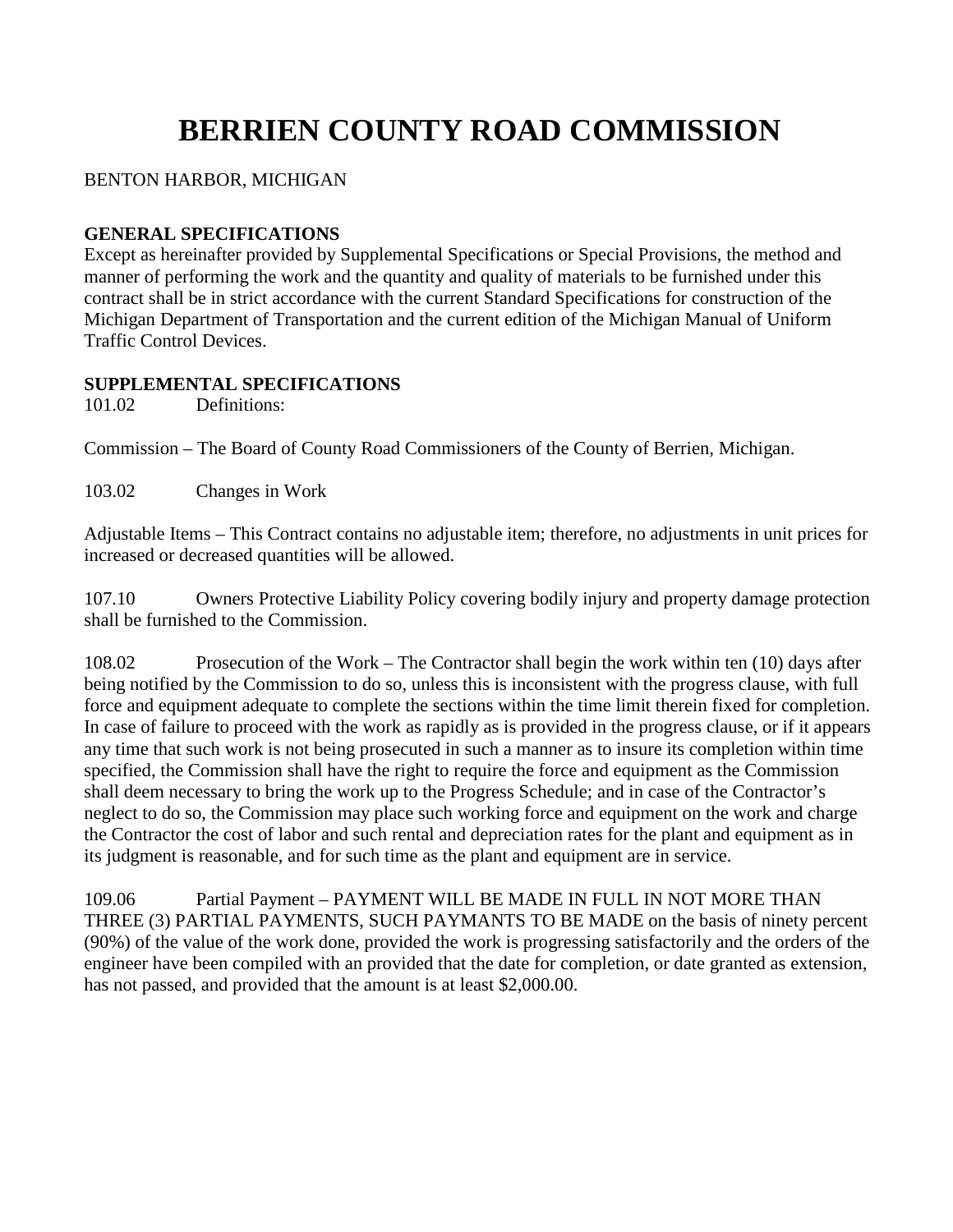#### 1. CANCELLATION OF CONTRACT PROVISIONS

The Board shall have the right to cancel the Contract for non-performance. Should an inspection by the Board's designated representative reveal that the Contractor's work results in any non-acceptable maintenance condition of one or all specified areas.

The Boards designated representative at the time of the first circumstance shall call for a meeting with the Contractor to insure no misunderstanding on the issues involved.

If the condition should repeat itself a second time, the Board's designated representative shall call for another meeting with the Contractor and issue a written warning of possible Contract termination should the condition continue.

If the condition should repeat itself for a third time, the Board's designated representative shall call for another meeting with the Contractor and issue a written Notice of Contract Termination.

- 2. Submission of bid will be construed as a conclusive presumption that the Contractor is thoroughly familiar with the bid requirements and specifications and that he/she understands agrees to abide by each and all stipulations and requirements contained therein.
- 3. The Contractor, his/her employees, agent, and representatives shall conduct themselves in a manner which is conducive to good public relations. They shall display proper respect to the Board, the general public, and surrounding property owners as is applicable.
- 4. Neither the Contractor nor his/her Subcontractors shall discriminate against any employee or applicant for employment, to be employed in the performance of this Contract, with respect his/her hire, tenure, terms, conditions or privileges of employment, of any matter directly or indirectly related to employment because of his/her race, color, religion, national origin, or ancestry. Breach of this covenant may be regarded as a material breach of this Contract.

#### **BID BOND**

A Certified Check or Cashier's Check or Bid Bond in the amount of not less than five (5) percent of the bid made payable to the Berrien County Road Commission shall accompany this proposal as guarantee of good faith.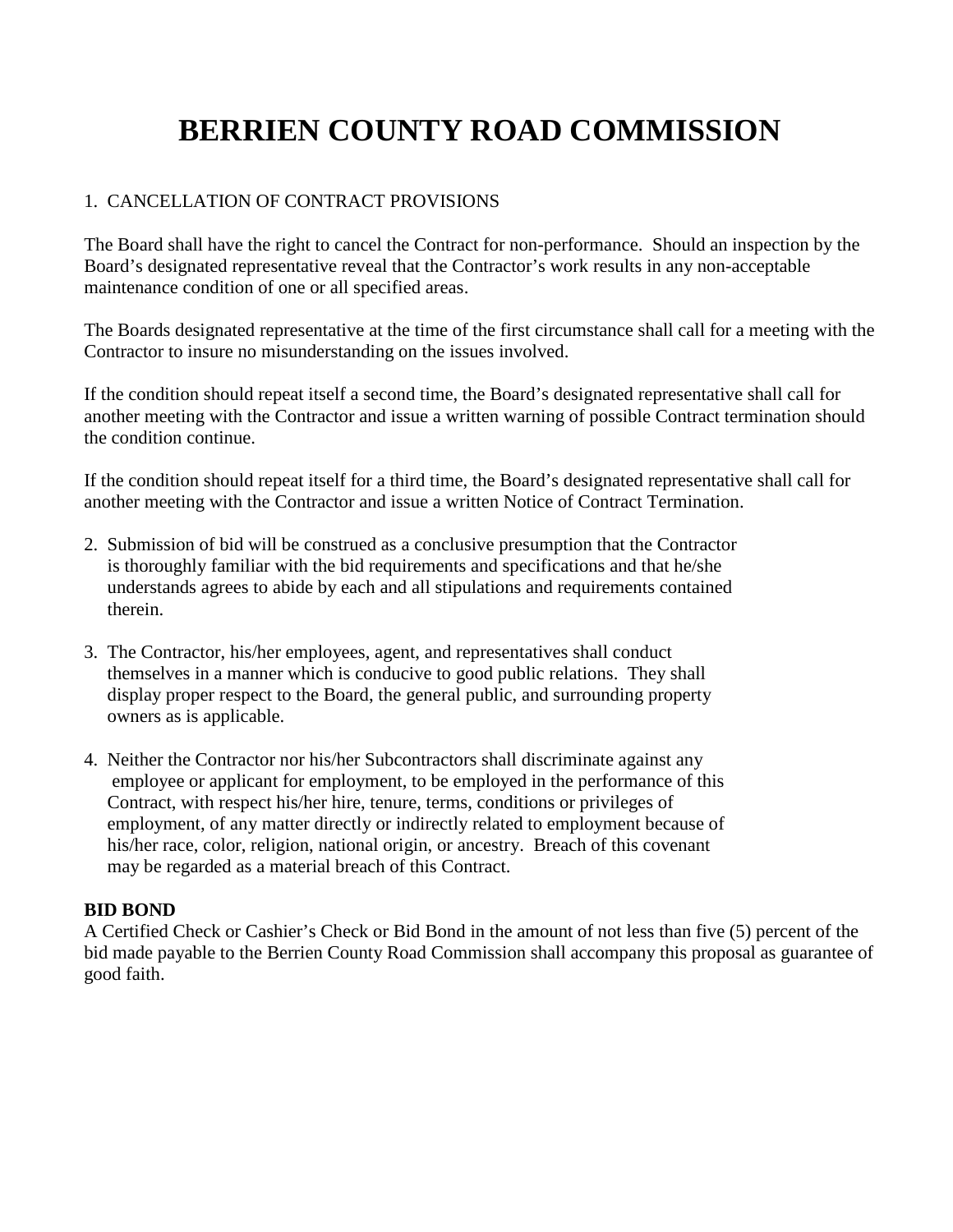#### **TITLE VI**

"The Berrien County Road Commission, in accordance with Title VI of Civil Rights Act of 1964, 78 Stat. 252, 42 USC 2000d to 2000d-4 an Title 49, Code of Federal Regulations, Department of Federallyassisted programs of the Department of Transportation issued pursuant to such Act, hereby notifies all bidders that it will affirmatively insure that in any contract entered into pursuant to this advertisement, minority business enterprises will be afforded full opportunity to submit bids in response to this invitation and will not be discriminated against on the grounds of gender, disability, race, color, or national origin in consideration for an award".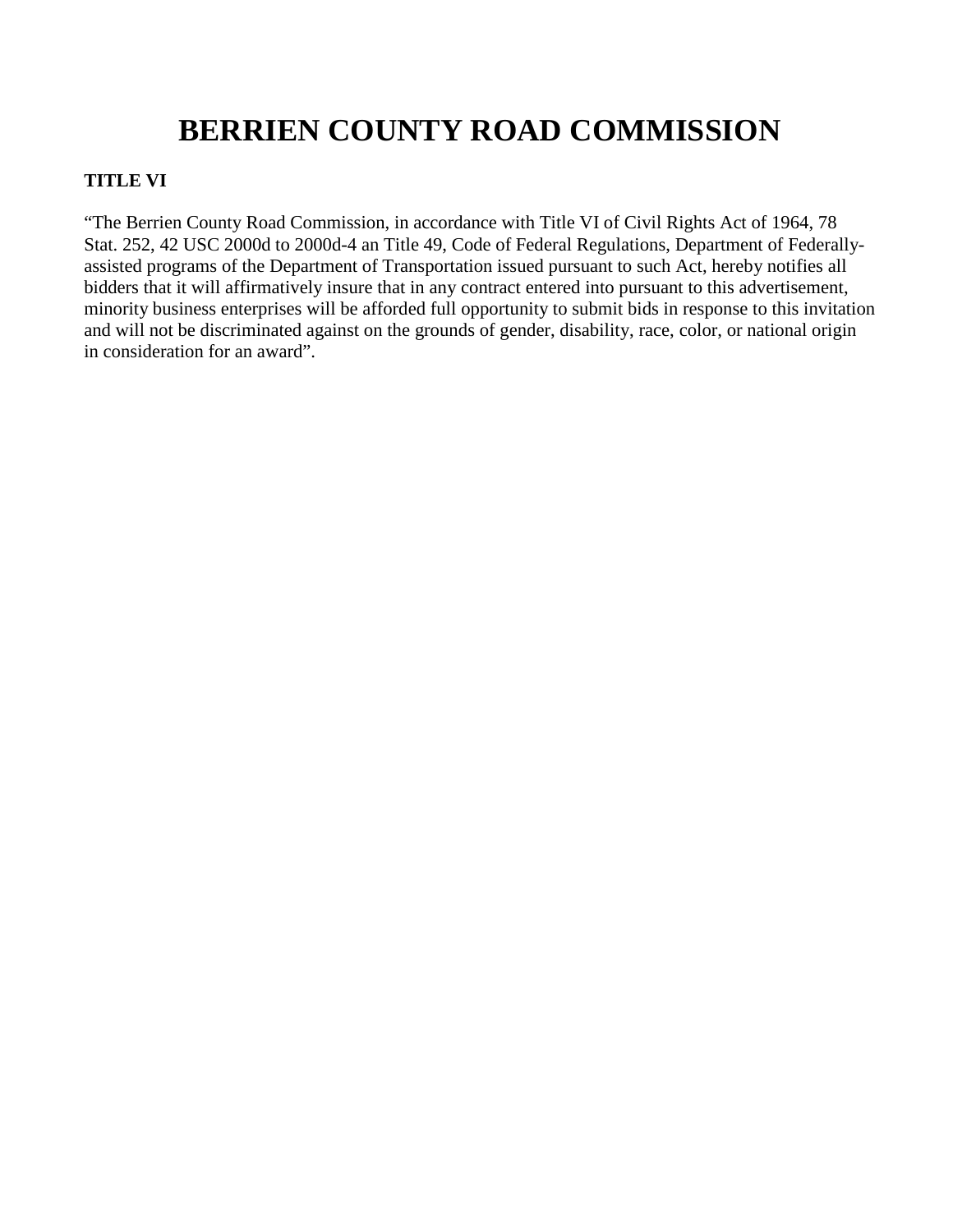**PROGRESS CLAUSE:** Start work within ten (10) days after receiving notice of award of contract or on the date agreed upon with the Engineer. In no case shall any work be commenced prior to receipt of a formal notice of award by the Road Commission.

This Contract shall be completed in 10 working days. Working days will be charged starting on that date that the work is started or the date agreed. The project shall be complete by August 5, 2017

The low bidder(s) for the work covered by this proposal will be required to meet with Road Commission representatives to work out a detailed Progress Schedule. The schedule for this meeting will be set within one week after the low bidder(s) is determined.

The named subcontractor(s) for Designated and/or Specialty Items, as shown on the proposal, is recommended to be at the scheduled meeting if such items materially affect the work schedule.

The Project Engineer will arrange the time and place for the meeting.

The Progress Schedule shall include, as a minimum, the controlling work items for the completion of the project and the planned dates (or work day for a work day project) that these work items will be controlling operations. When specified in the bidding proposal, the date the project is to be opened to traffic as well as the final project completion date shall also be included in the Progress Schedule.

If the bidding proposal specifies other controlling dates, these shall also be included in the Progress Schedule.

Failure on the part of the contractor to carry out the provision of the Progress Schedule, as established, may be considered sufficient cause to prevent bidding future projects until a satisfactory rate of progress is again established.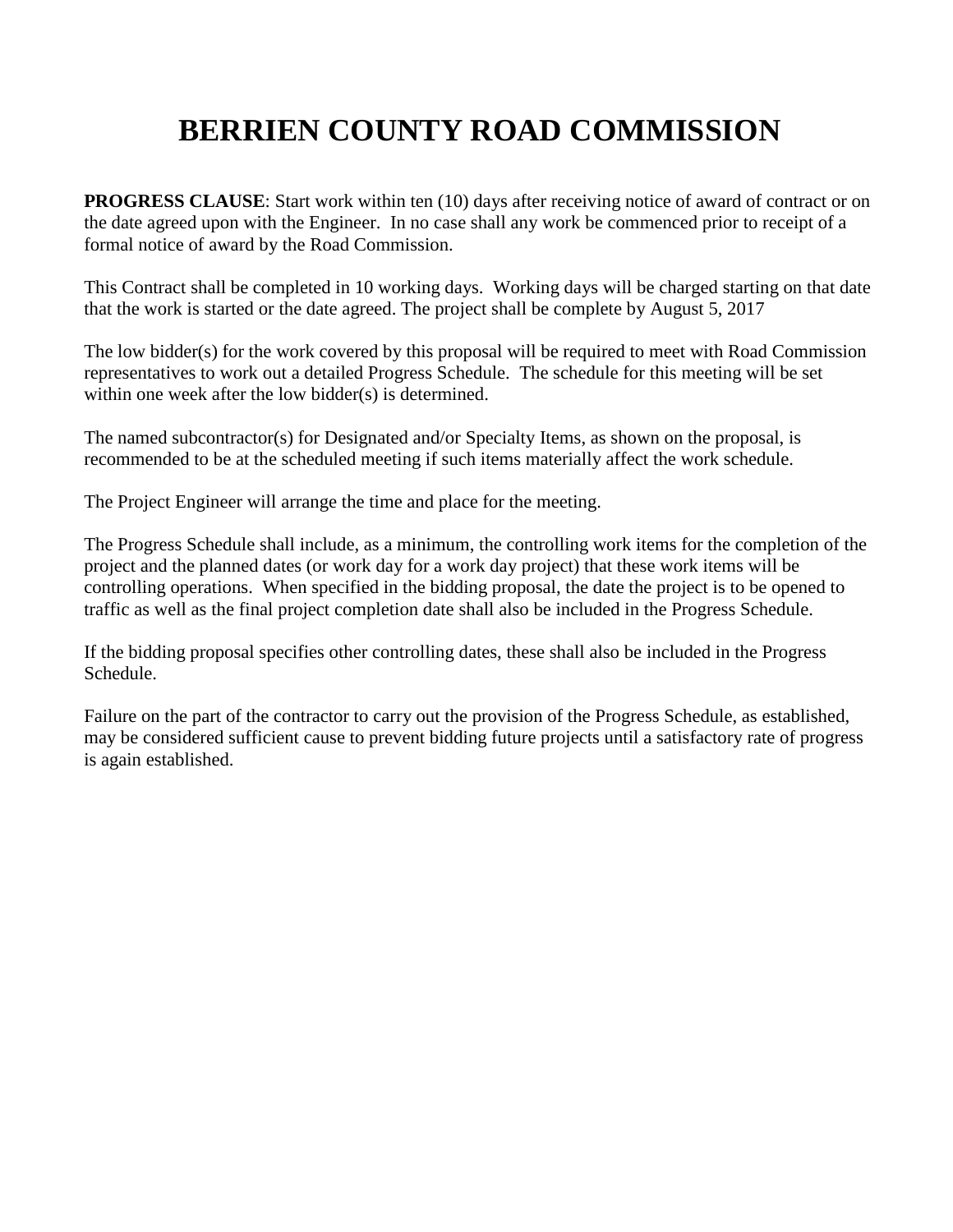### **BERRIEN COUNTY ROAD COMMISSION NOTICE TO BIDDERS UTILITY COORDINATION SHEET 1 OF 2**

#### BCRC/BQB 1/25/17

The Contractor shall cooperate and coordinate construction activities with the owners of utilities as stated in Section 104.08 of the 2012 MDOT Standard Specifications for Construction. In addition, for the protection of underground utilities, the Contractor shall follow the requirements in Section 107.12 of the 2012 MDOT Standard Specifications for Construction. Contractor delay claims, resulting from a utility, will be determined based upon Section 109.03 of the 2012 MDOT Standard Specifications for Construction.

The existing utilities listed below and shown on the plans (if shown) represent the best information available. This information does not relieve the Contractor of the responsibility to satisfy himself/herself as to their accuracy.

#### **PUBLIC UTILITIES**

The following Public Utilities have facilities within the Right of Way:

| <b>ELECTRIC:</b>  | American Electric Power<br>2925 Meadowbrook Road<br>Benton Harbor, MI 49022 | 269-926-0683          |
|-------------------|-----------------------------------------------------------------------------|-----------------------|
| TELEPHONE:        | AT&T<br>1435 Milton Street<br>Benton Harbor, MI 49022                       | 269-926-0233          |
| GAS:              | Michigan Gas Utilities<br>711 Starlite Drive<br>Benton Harbor, MI 49022     | 269-605-2187          |
| <b>CABLE:</b>     | Comcast<br>3830 M-139<br>St. Joseph, MI 49085                               | 269-429-3209 Ext 1324 |
| <b>TOWNSHIPS:</b> | Oronoko Charter Township<br>4583 E. Snow Road<br>Berrien Springs, MI 49103  | 269-471-2824          |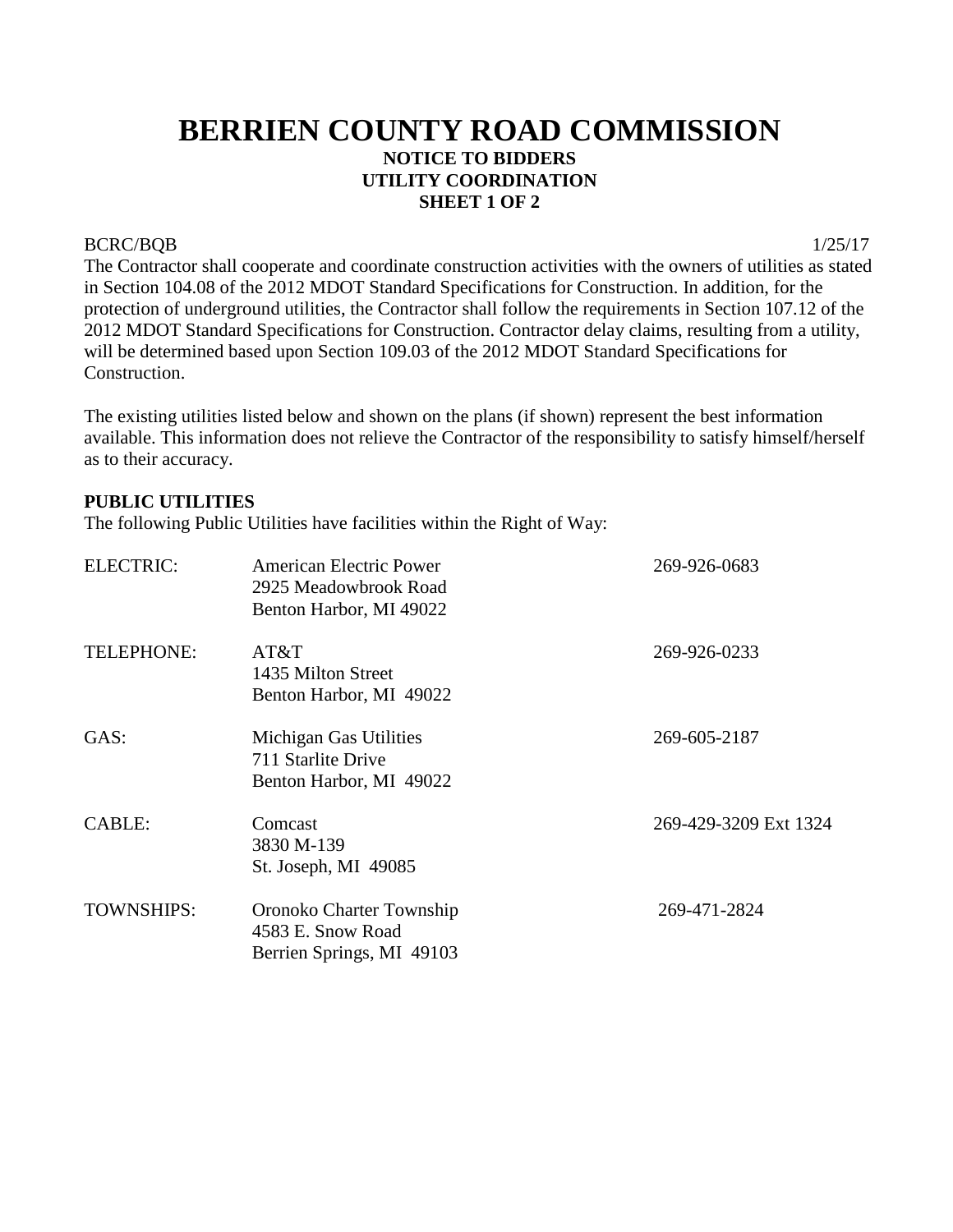### **BERRIEN COUNTY ROAD COMMISSION NOTICE TO BIDDERS UTILITY COORDINATION SHEET 2 OF 2**

#### **ON ALL PROJECTS – "3 WORKING DAYS BEFORE YOU DIG – CALL MISS DIG – TOLL FREE 1-800-482-7171 OR 811**

For protection of underground utilities and in conformance with Public Act 53, the contractor shall dial 1-800-482-7171 or 811 a minimum of three full working days, excluding Saturdays, Sundays and holidays prior to beginning each excavation in areas where public utilities have not been previously located. Members will thus be routinely notified. This does not relieve the contractor of the responsibility of notifying owners who may not be a part of the "Miss Dig" alert system.

The owners of existing service facilities that are within the road structure limits will move them to locations designated by the Engineer. Owners of Public Utilities will not be required by the County to move additional poles or structures in order to facilitate the operation of construction equipment unless it is determined by the Engineer that such poles or structures constitute a hazard to the public or are extraordinarily dangerous to the Contractor's operations.

The Contractor shall conduct his/her construction operations so as to interfere a little as possible with those of other Contractors, utilities, or any public authority on or near work as shown on the plans or in the proposal.

The Contractor shall protect existing underground and overhead utilities within the project limits. The Contractor shall be responsible for the cost and expenses of repairing utilities damaged by his/her construction operations. The contractor shall hand dig along existing underground utilities and shall protect existing utilities.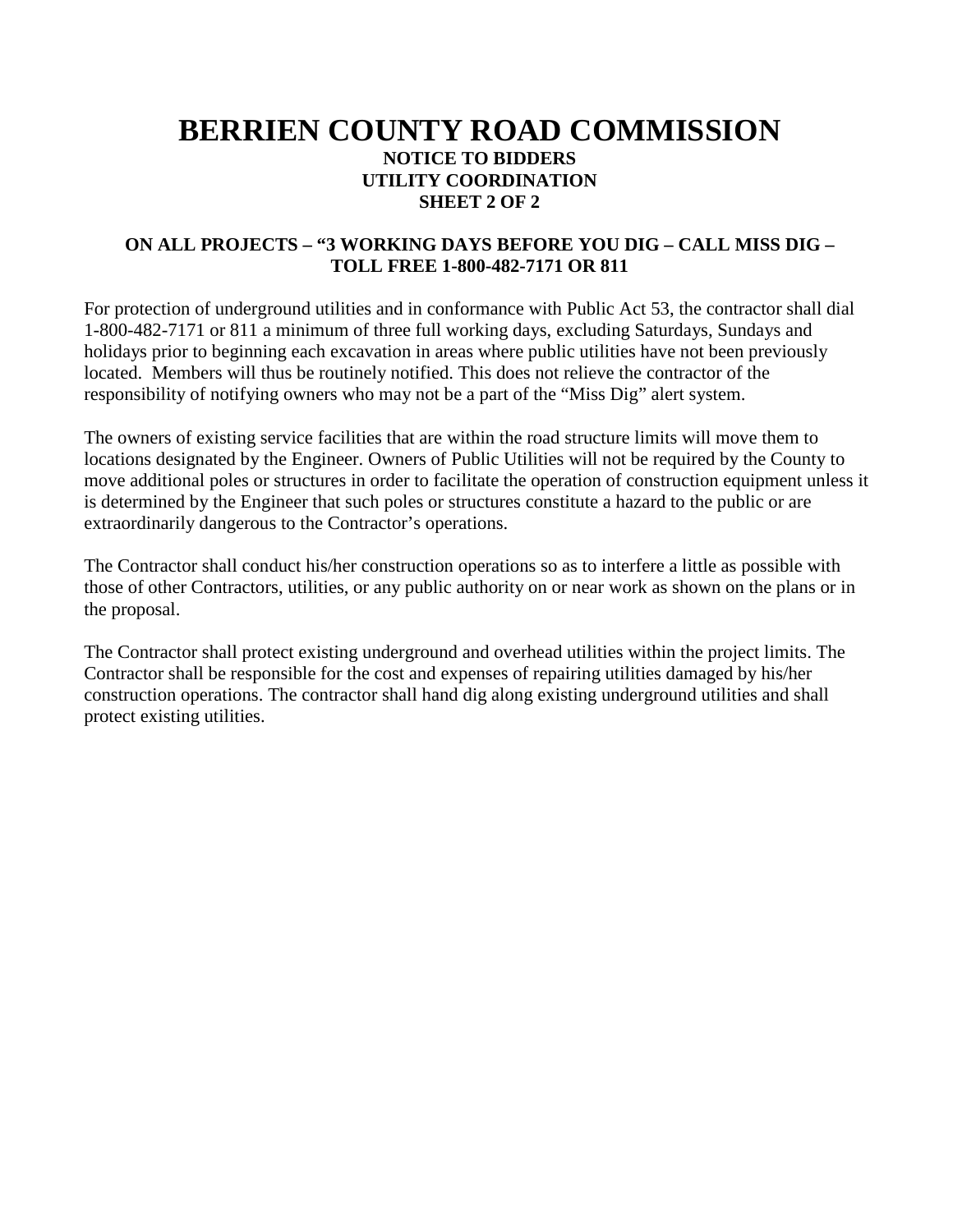#### **BERRIEN COUNTY ROAD COMMISSION**

#### **PROJECT SPECIFICATIONS for SPECIAL PROVISIONS**

#### **GENERAL**

The "2012 Standard Specifications for Construction" (Standard Specifications) of the Michigan Department of Transportation, are hereby incorporated into these contract documents. Copies of these standards are available for inspection at the office of the Engineer. All construction included in this project shall be done in accordance with the Standard Specifications, as modified by these project specifications and special provisions, or as modified by plan notes. Where notes on the plans are in conflict with the standard specifications or there special provisions, the plan notes shall control.

#### **CONTRACT REQUIREMENTS AND COVENANTS**

Where the contract requirements in these Contract Documents conflict with the contract requirements specified in Division 1 of the standard specifications, the contract requirements in these contract documents shall control.

#### **SPECIAL PROVISIONS**

The special provisions, which follow, shall modify the standard specifications for the item indicated.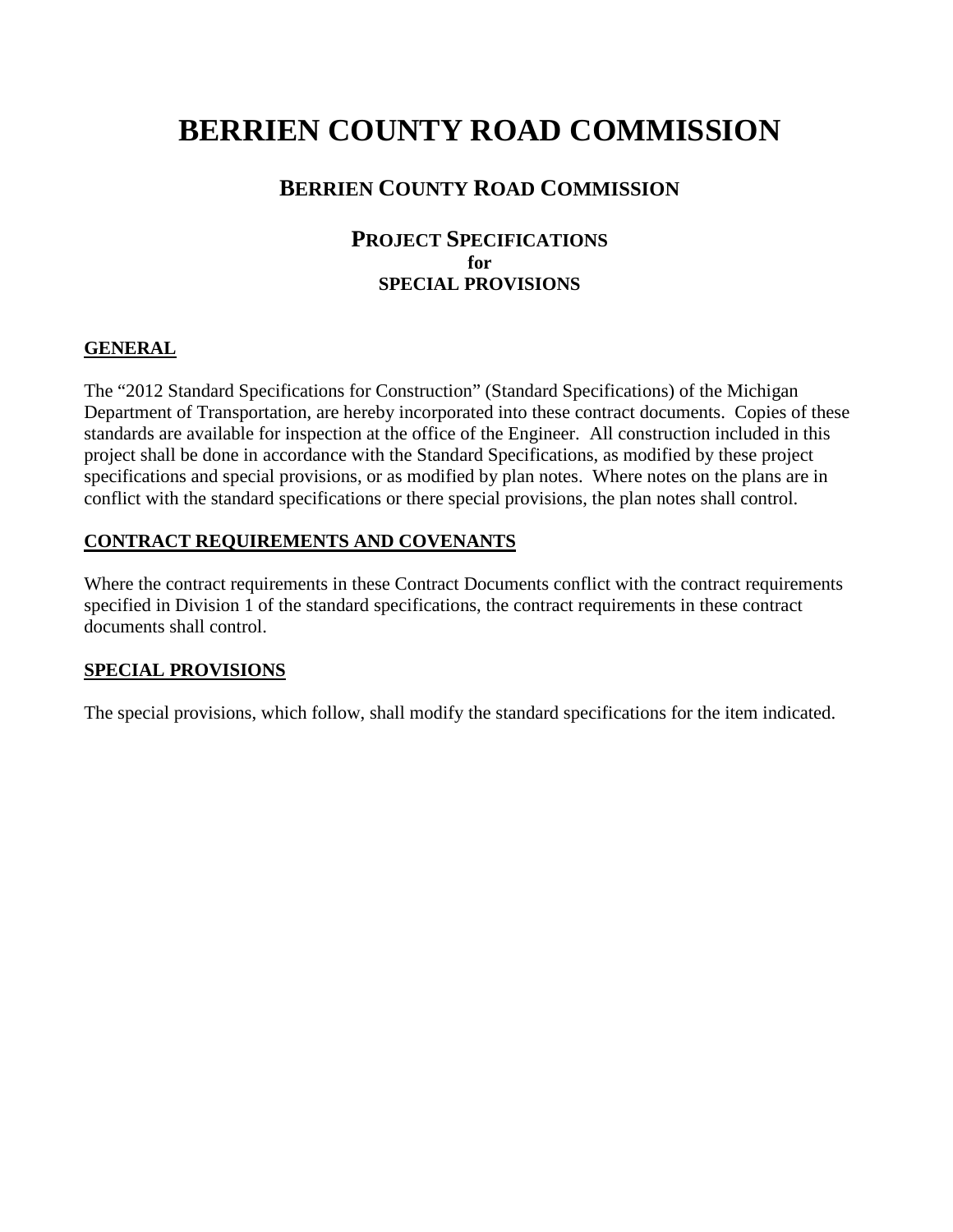### **SPECIAL PROVISION HMA APPLICATION ESTIMATE SHEET 1 OF 1 SNOW ROAD**

#### BCRC/BQB 01/25/17

The yield for the proposed HMA, 5E1 is 220 pounds per square yard.

The yield for the proposed HMA, Approach is 220 pounds per square yard. HMA, 5E1 material to be used for HMA, Approach

The Asphaltic Cement for the mixture shall be performed grade 64-28.

The Bond Coat Material shall be SS-1h. The application rate shall be 0.05 to 0.15 gallons per square yard as directed by the Engineer. The Bond Coat shall not be a pay item.

The Aggregate Weat Index (AWI) number required for the aggregate used in production of the HMA mixture used in the top source of the traveled way shall be 260 minimum.

#### **ROLLING**

The Nuclear Gauge Method for testing compaction is hereby waived for this project. Acceptance will be given by performing Rolling operations on each course of HMA according to the following table.

| Average Laydown Rate, | Number of Rollers                                  | Required |  |
|-----------------------|----------------------------------------------------|----------|--|
| Square Yards Per Hour | <b>Finish Rollers</b><br><b>Compaction Rollers</b> |          |  |
| Less than $675$       |                                                    | 1*       |  |
| 675-1500              |                                                    |          |  |
| 1500-3400             |                                                    |          |  |
| 3400-6000             |                                                    |          |  |

#### **NUMBER OF ROLLERS REQUIRED BASED ON PLACEMENT RATE**

\*The compaction roller may be used as the finish roller also.

#### **MEASUREMENT AND PAYMENT**

Measurement and Payment shall be at the contract unit price per ton.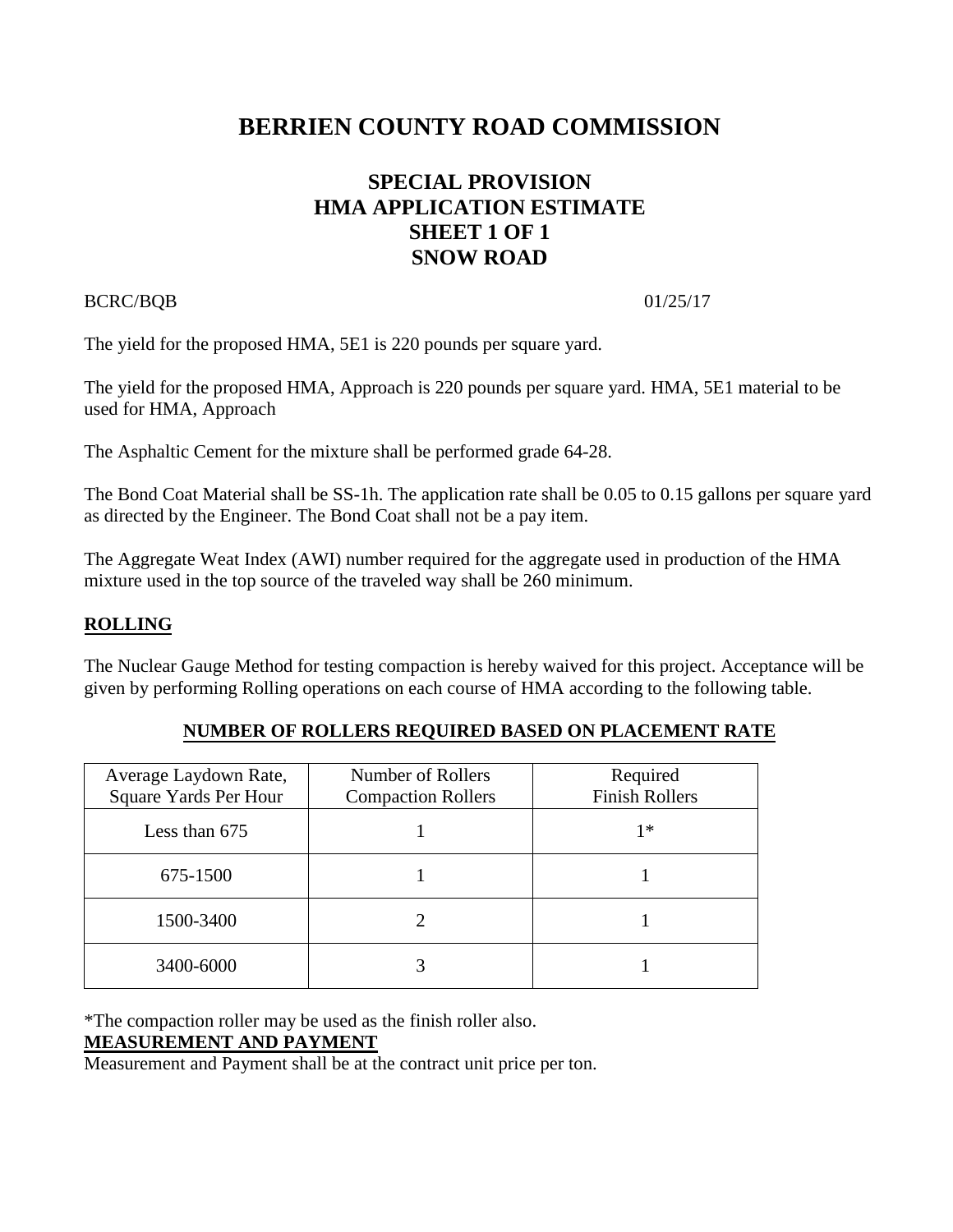#### **SPECIAL PROVISION**

#### **FOR**

#### **PAVT REM, MOD**

Page 1 of 1

BCRC/BQB 01/25/2017

#### **DESCRIPTION**

This work consists of removing existing concrete, brick, or HMA pavement, regardless of depth, as directed by the Engineer in accordance with Section 204 of the MDOT 2012 Standard Specifications except as modified herein.

#### **CONSTRUCTION METHODS**

Construction Methods shall be in accordance with Section 204 of the MDOT 2012 Standard Specifications except as modified herein.

#### **MEASUREMENT AND PAYMENT**

#### **PAY ITEM UNIT**

Pavt Rem, Mod Square Yard

Pavement removed will be measured in place prior to removal in square yards.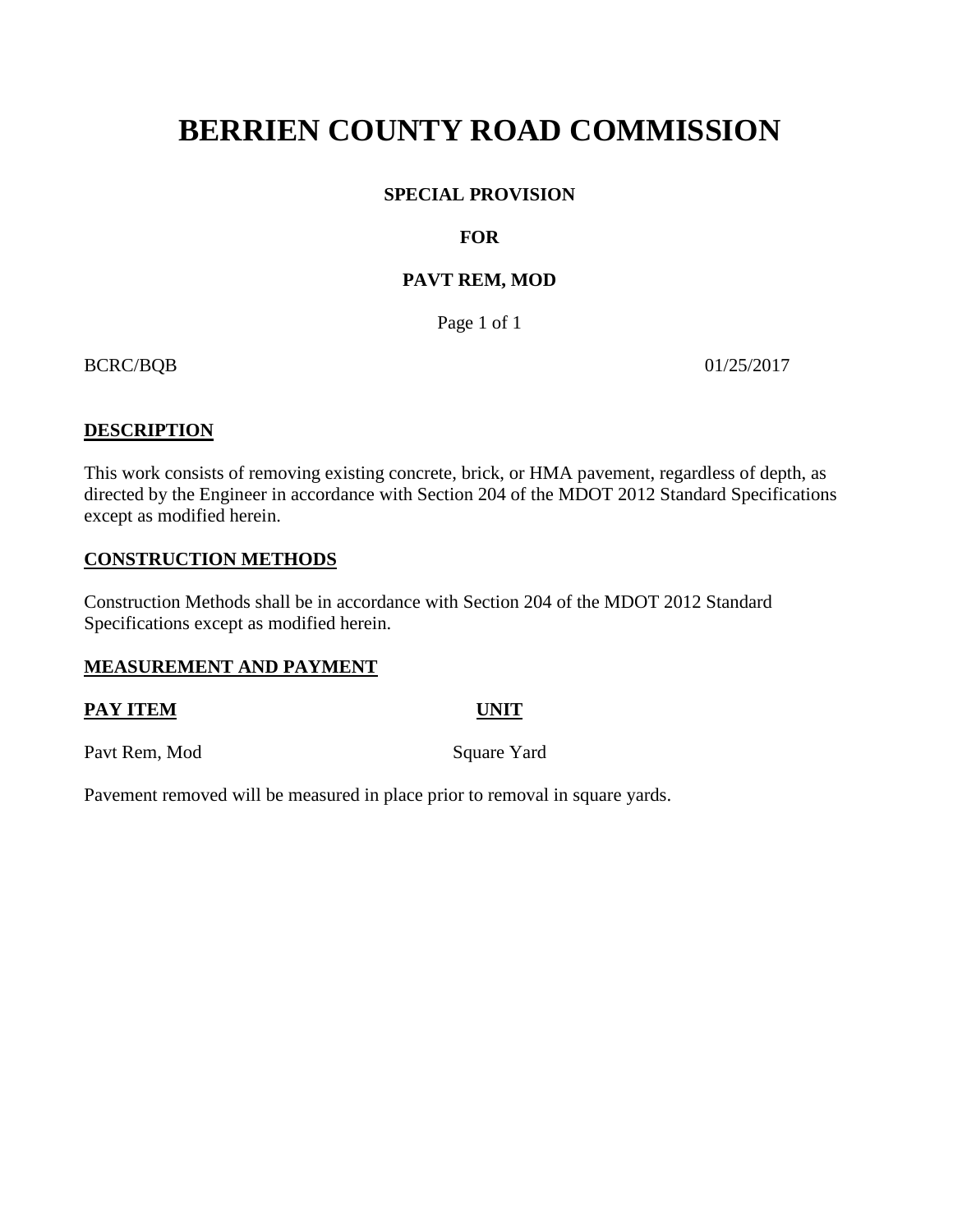#### **SPECIAL PROVISION FOR MAINTAINING TRAFFIC 1 OF 2**

#### **BCRC/BQB 01/25/17**

#### **GENERAL REQUIREMENTS**

Traffic shall be maintained by the Contractor throughout the project in accordance with the requirements of Sections 104.11, 812 and 922 of the 2012 MDOT Standard Specifications for Construction and as herein specified. The Contractor is advised that the 2011 Edition, as amended, of the Michigan Manual of Uniform Traffic Control Devices is hereby established as governing all work in connection with traffic control devices, barricade lighting, etc., required on this project. The Contractor shall coordinate this work with other contractors performing work within the construction influence area or adjoining areas to avoid conflicts in the maintenance of traffic, construction signing and the orderly progress of work.

Berrien County Road Commission shall, at the beginning of construction and immediately after the detour is set up, remove all signs that conflict with new construction, and shall install all necessary permanent signing prior to opening to traffic. The Contractor shall be responsible for all temporary signing during construction, and shall coordinate with the Berrien County Road Commission to assure adequate signage during the transitions. As the project nears completion, the Contractor shall coordinate removal of temporary signs, barricades, and traffic control devices with the Berrien County Road Commission's placement of permanent signs and pavement markings to assure a safe transition. The Road Commission shall place permanent signs and pavement markings before the removal of the detour.

The Contractor shall furnish, erect, maintain and upon completion of the work, remove all traffic control devices and barricade lights within the construction influence area for the safety and protection of thru and local traffic. This includes, but is not limited to, advance, regulatory and warning signs, barricades, and channeling devices at the intersecting street on which traffic is to be maintained and all other traffic control devices required to maintain traffic as called for on the plans. The construction influence area (CIA) shall consist of the width of the project right of way from 2,600 feet before the project P.O.B. to 2,600 feet beyond the project. P.O.E., 500 feet in all directions along the cross roads, within the project limits.

#### **TRAFFIC RESTRICTIONS**

Traffic will be maintained using Lane Closures and Traffic Regulators.

All work for this project shall be performed during daylight hours. Night work will not be allowed.

Work will not be allowed on holiday weekends, including Labor Day and 4<sup>th</sup> of July, as directed by the engineer. Saturday work other than holiday weekends will be allowed.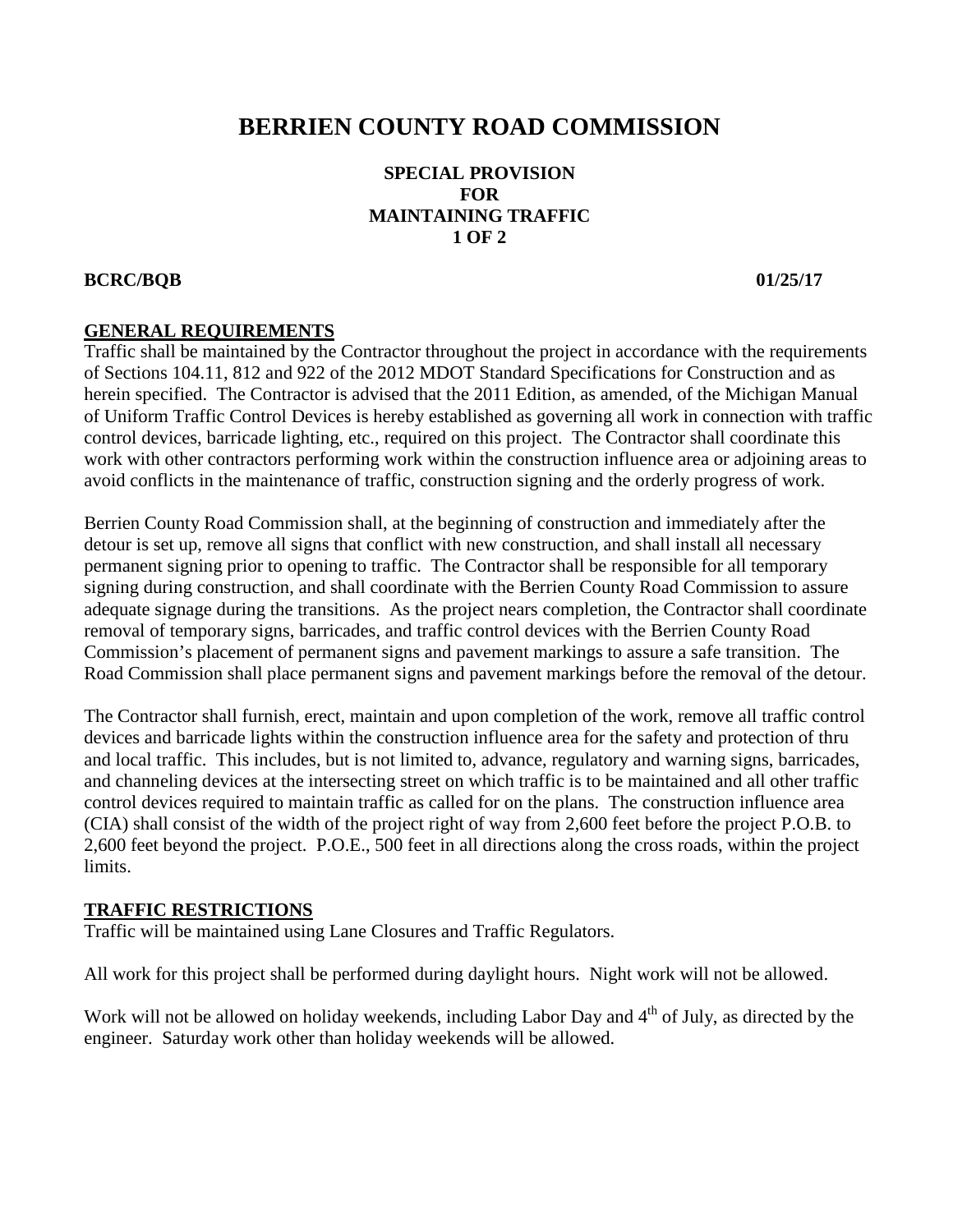#### **SPECIAL PROVISION FOR MAINTAINING TRAFFIC 2 OF 2**

#### **BCRC/BQB 01/25/17**

#### **PROJECT - GENERAL**

Any utility trenches across all drives shall be maintained by the use of existing or salvaged materials and costs associated with this work included in Minor Traffic Devices.

Necessary emergency work performed by the County due to the negligence of the Contractor will be billed against the Contractor.

Walks, driveways and entrances to building shall not be unnecessarily blocked. Vehicular access shall be maintained to all properties, or as designated by the Engineer, at all times. Construction shall be completed in such a manner as to maintain the required entrance width for traffic at all times. When partial widths of new pavement are available to traffic, access to drives shall be provided immediately.

#### **TRAFFIC CONTROL DEVICES**

All traffic control devices and their usage shall be in accordance with provisions in the 2011 Edition, as amended, of the Michigan Manual of Uniform Traffic Control Devices

(MMUTCD), as amended. All construction signs, unless otherwise noted, shall be 4' x 4', mounted at a bottom height of 5 feet and placed as indicated on the plans. When signs are no longer applicable, they shall be removed or have their legend completely covered

with plywood or approved equal, if the posts are driven. Signs can no longer be mounted on Type III Barricades. Signs near Type III Barricades shall have separate supports.

Reflectorized strips are required on both sides when barricades are facing traffic in both directions.

Channelizing devices shall be used to separate traffic from the work and if directed by the Engineer or shown on the plan sheets to separate opposing traffic lanes.

Plastic cones may be used as channelizing devices only during day light hours. If plastic cones are used, they shall be a minimum of 28 inches in height and placed as directed by the Engineer. Metal drums or metal barrels shall not be used as traffic control devices.

All traffic control devices shall meet Traffic Special Details WZD-125-E & WZD-100-A.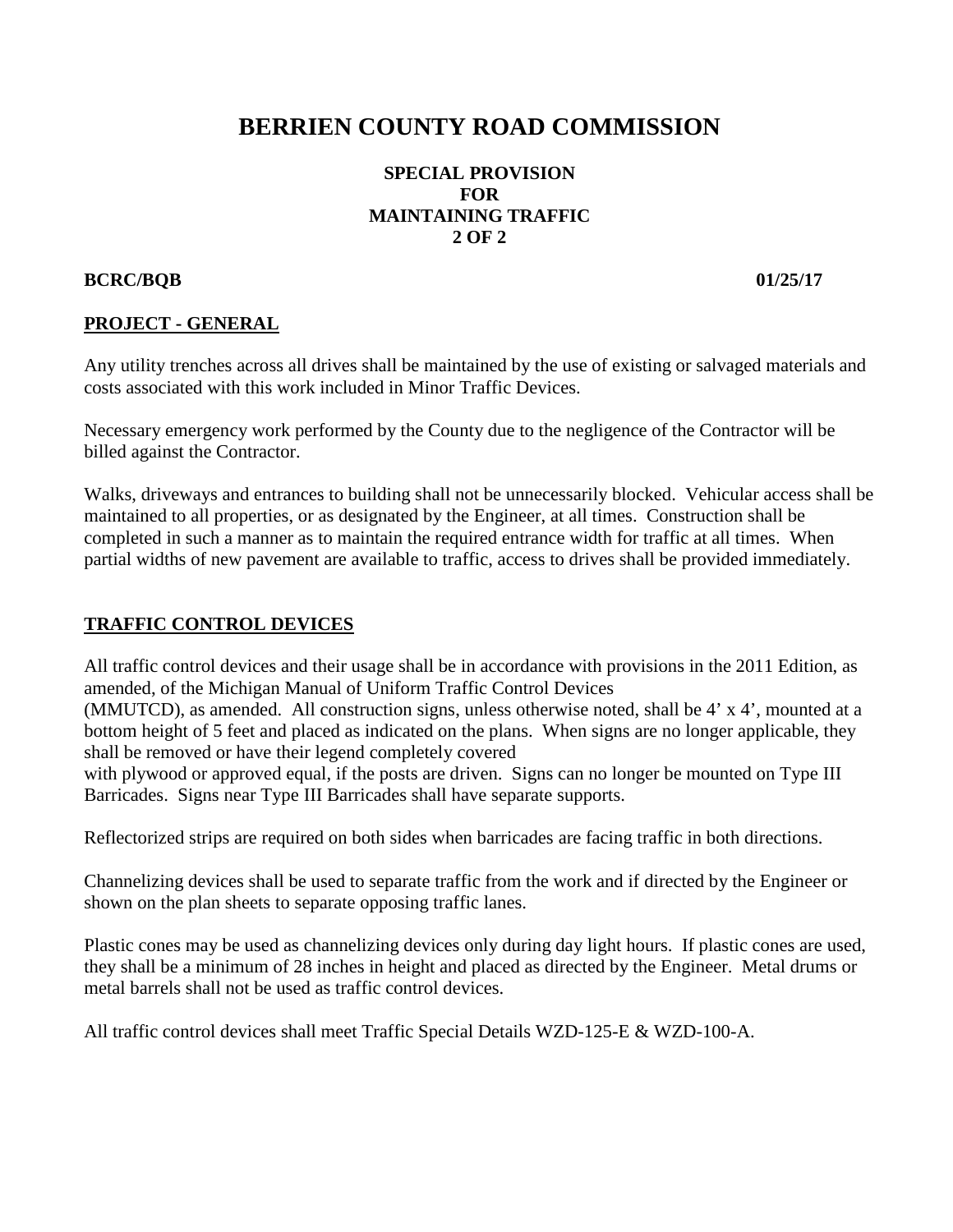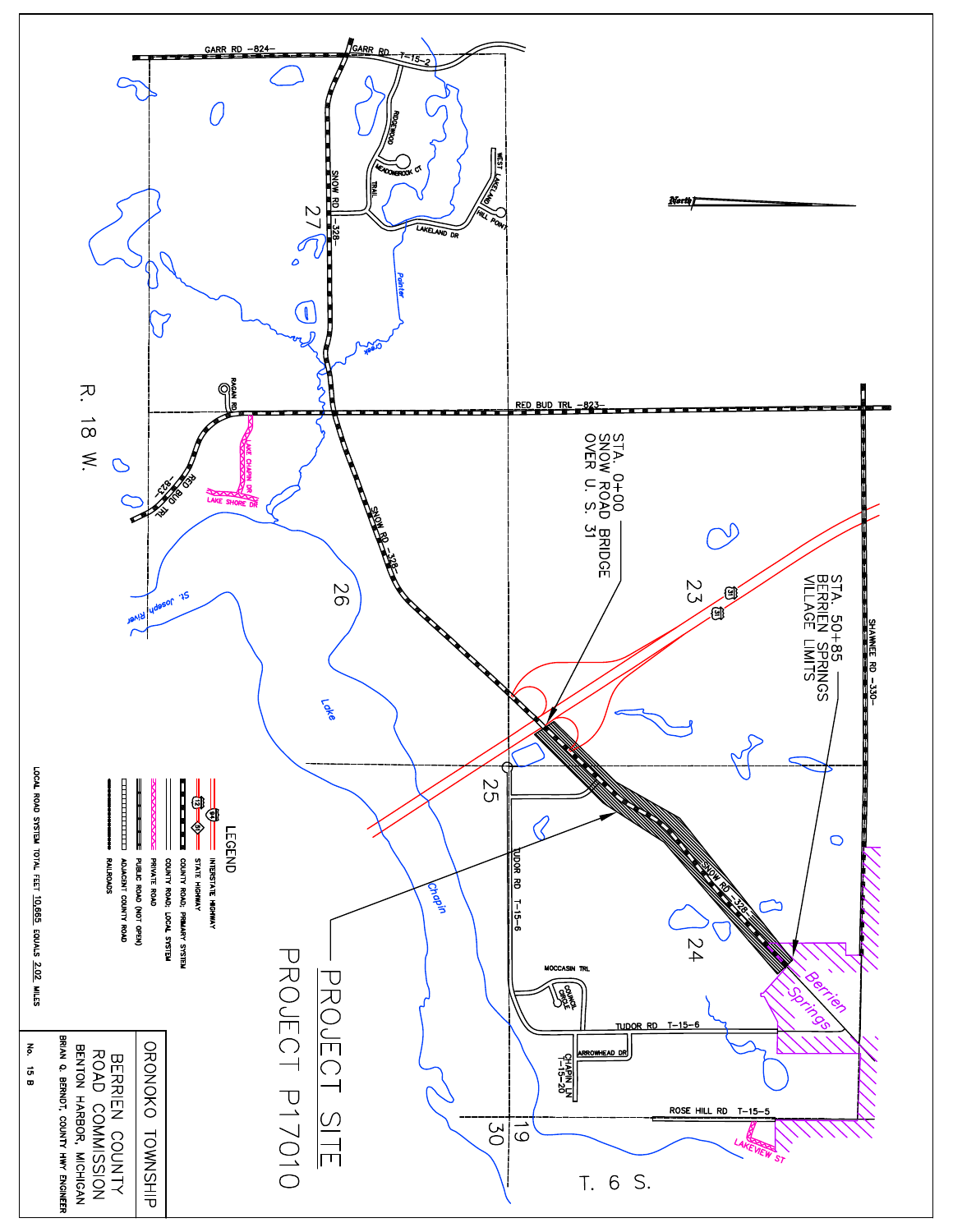

**PAGE**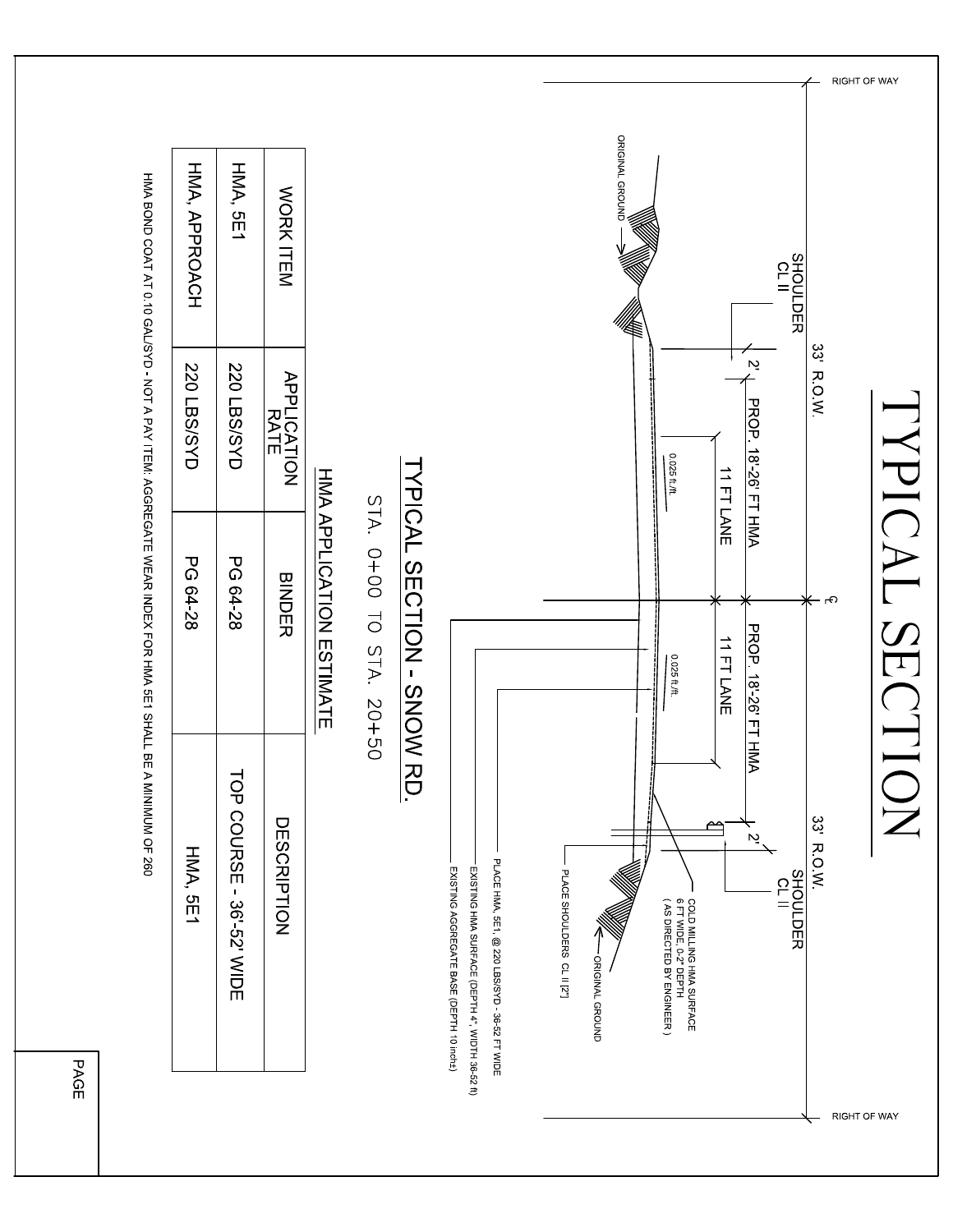

**PAGE**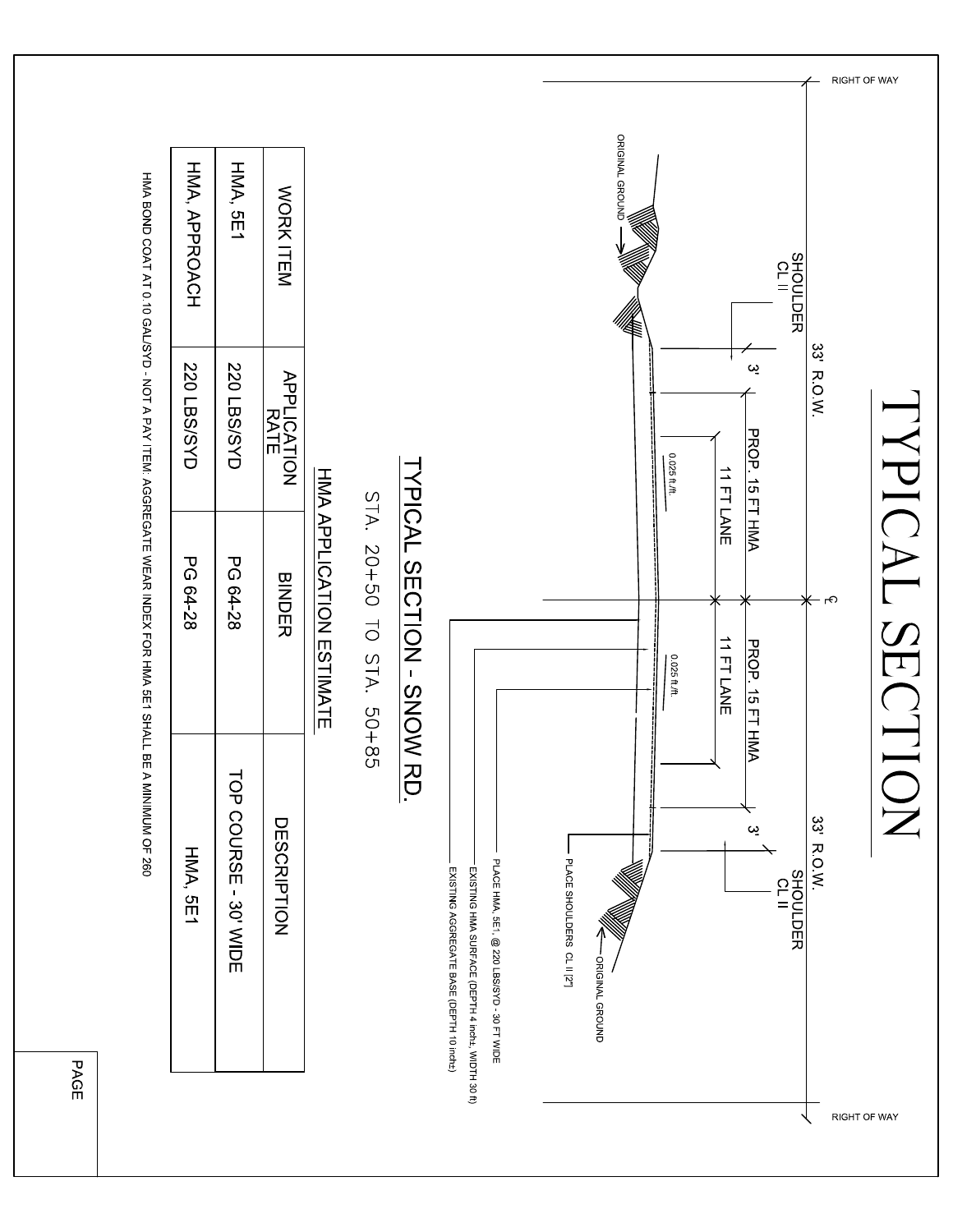

PAGE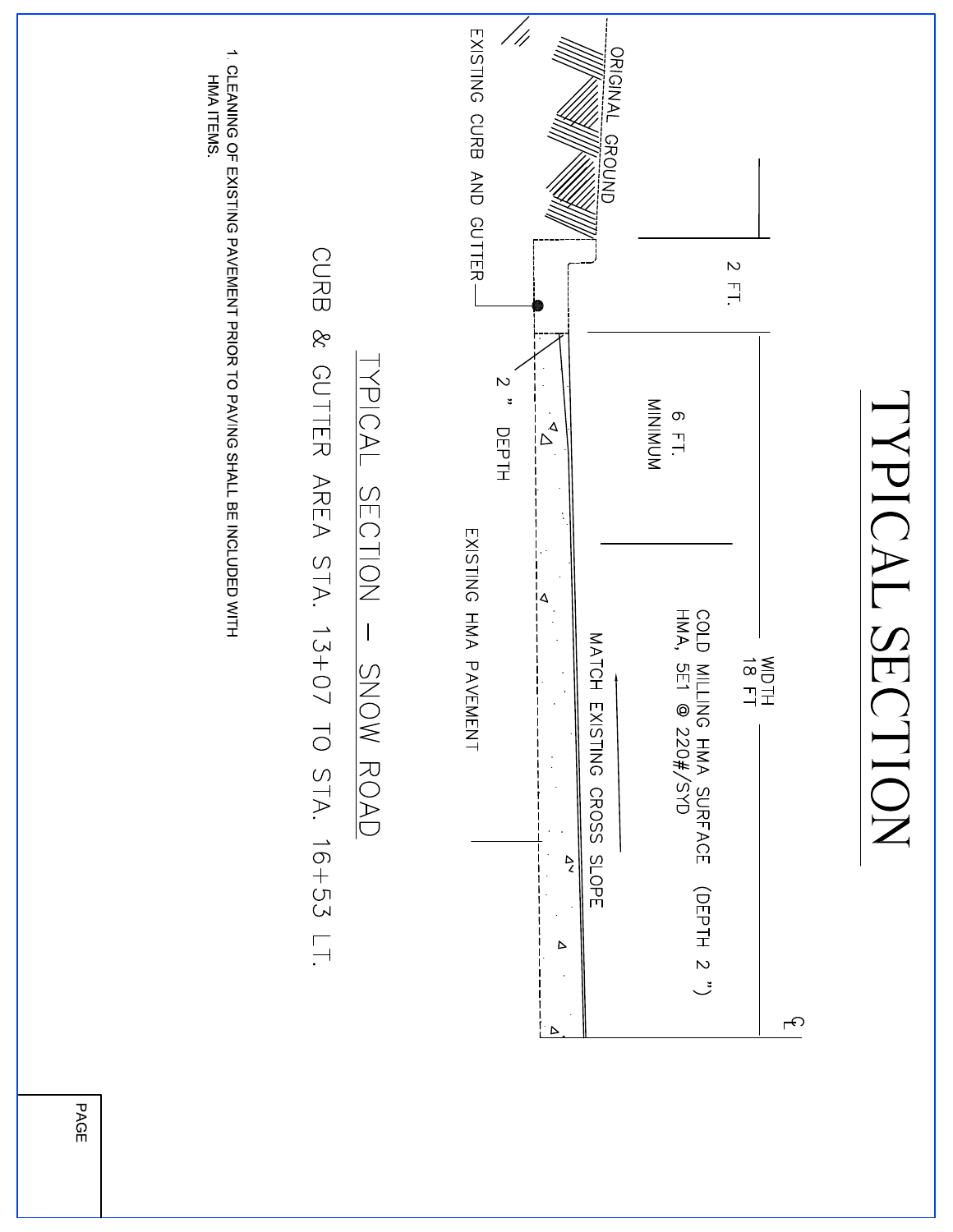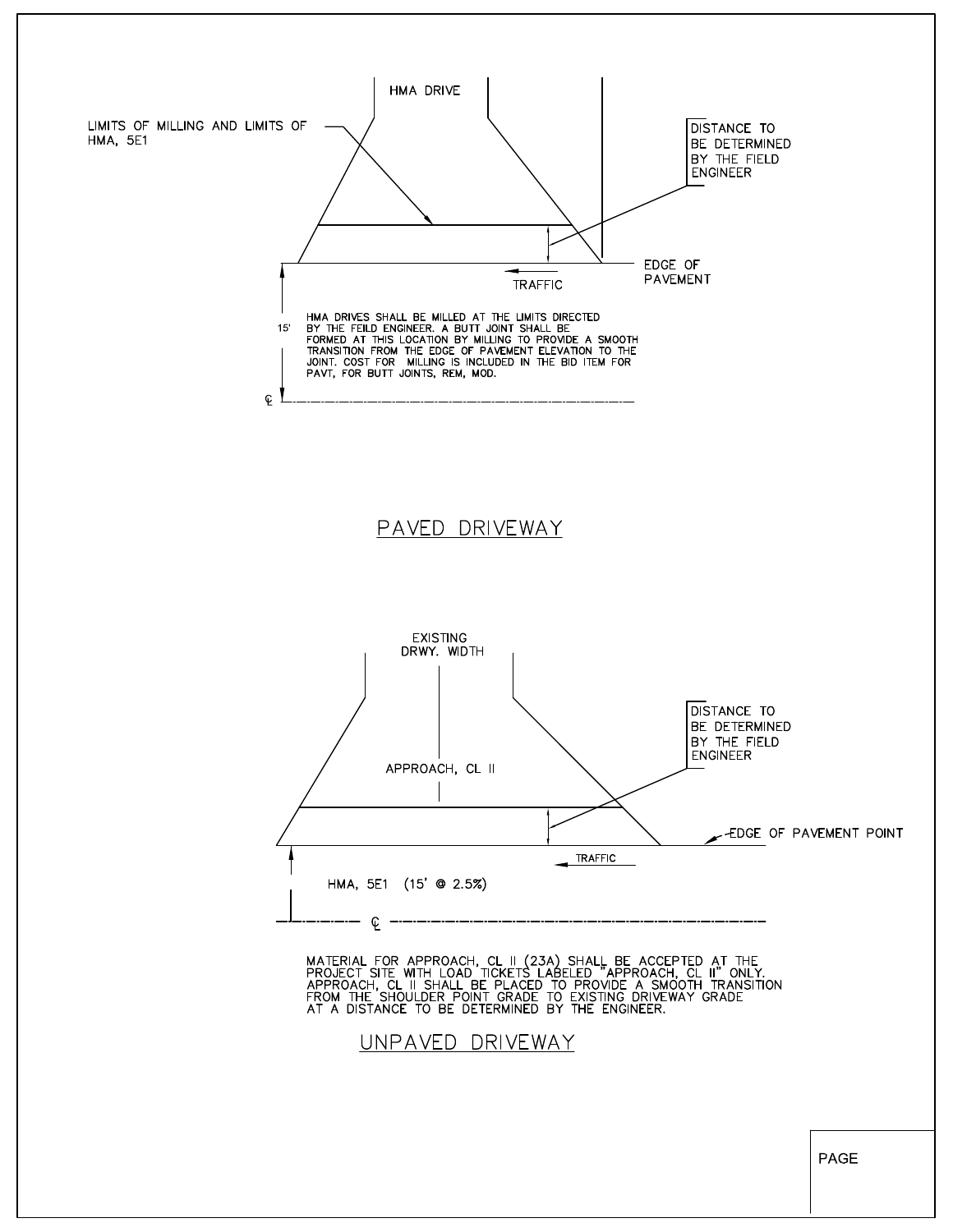#### **NOTICE TO BIDDERS**

#### **TESTING OF MATERIALS**

All material must be tested and approved in accordance with Section 105 of the 2012 Standard Specifications, or as provided herein, before they enter into the construction of the project. Testing may be performed by the Local Agency or a Commercial Testing Company. Cost of testing shall be the responsibility of the Local Agency and may be eligible for federal participation.

A complete list of all tests must be on file in order to obtain Federal Aid on the construction.

#### **INSURANCE**

The Contractor shall provide for and in the behalf of the State, the Commission, the Department, its employees, and all agencies specifically named below and their interests may appear, Owner's Protective Public Liability Insurance. Such insurance shall provide coverage and limits the same as the Contractor's Public Liability Insurance.

The agencies are the Board of County Road Commissioners of the County of Berrien, and the Berrien County Road Commission.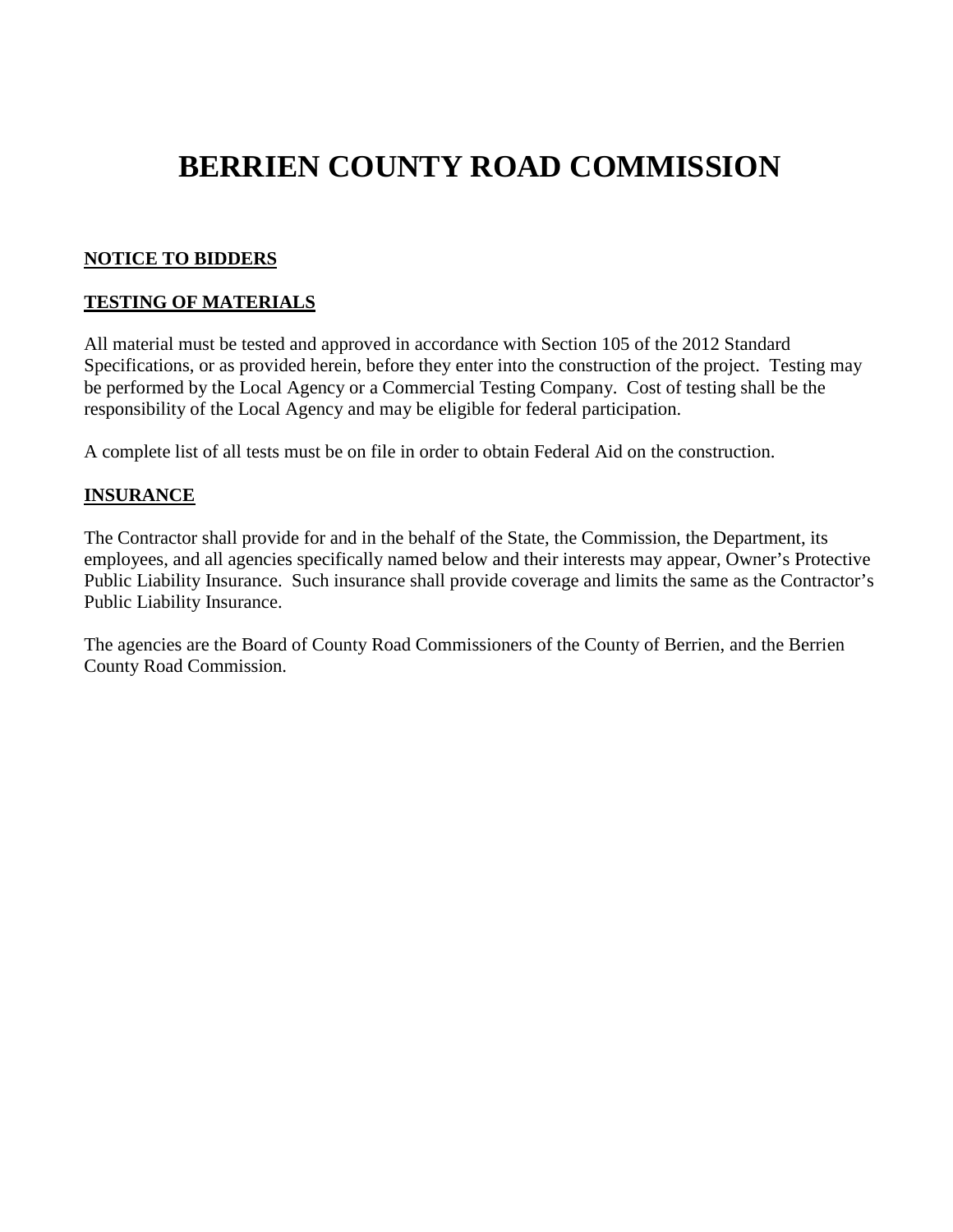### **HOLD HARMLESS**

This Agreement made this \_\_\_\_\_\_\_\_ day of \_\_\_\_\_\_\_\_\_\_\_\_\_\_, 2017 by and between the Berrien County Road Commission and the Board of County Road Commissioners of the County of Berrien (hereinafter referred to as the BOARD) and  $\qquad \qquad$  (hereinafter referred to as the CONTRACTOR). Said Contractor hereby agrees to undertake the following work in the status of independent contractor performing the following operations:

#### **SNOW ROAD – Project No. P17010**

Said Contractor shall at all times exercise extreme care and shall assume any and all liability for bodily injury, death or property damage arising out of the above stated operation or by anyone else acting in concert or under the control or direction of said Contractor, and will indemnify and hold harmless the Berrien County Road Commission, its Commissioners, employees, attorneys and agents for any and all claims for bodily injury, death or property damage arising out of this agreement.

It is also agreed while engaged in such operation, that the Contractor shall maintain insurance, naming the Board of Berrien County Road Commissioners, the Berrien County Road Commission; their Officers, Agents and Employees as an additional named insured with policy limits of:

Bodily Injury and Property Damage Liability:

| Each Occurrence | \$1,000,000 |
|-----------------|-------------|
| Aggregate       | \$2,000,000 |

Statutory Workmen's Compensation Insurance

Additionally said Contractor shall furnish to the Board a certificate of insurance providing above requested limits.

It is also agreed if the Board is involved in any litigation arising out of said operation, that the Contractor will indemnify and hold harmless the Board for any and all legal fees or cost incurred by the Board in defense of said Board.

WITNESSED BY:

**Contractor** 

\_\_\_\_\_\_\_\_\_\_\_\_\_\_\_\_\_\_\_\_\_\_\_\_\_\_\_\_\_\_\_\_\_ \_\_\_\_\_\_\_\_\_\_\_\_\_\_\_\_\_\_\_\_\_\_\_\_\_\_\_\_\_\_\_\_\_\_\_\_\_

\_\_\_\_\_\_\_\_\_\_\_\_\_\_\_\_\_\_\_\_\_\_\_\_\_\_\_\_\_\_\_\_\_ \_\_\_\_\_\_\_\_\_\_\_\_\_\_\_\_\_\_\_\_\_\_\_\_\_\_\_\_\_\_\_\_\_\_\_\_\_ Berrien County Road Commission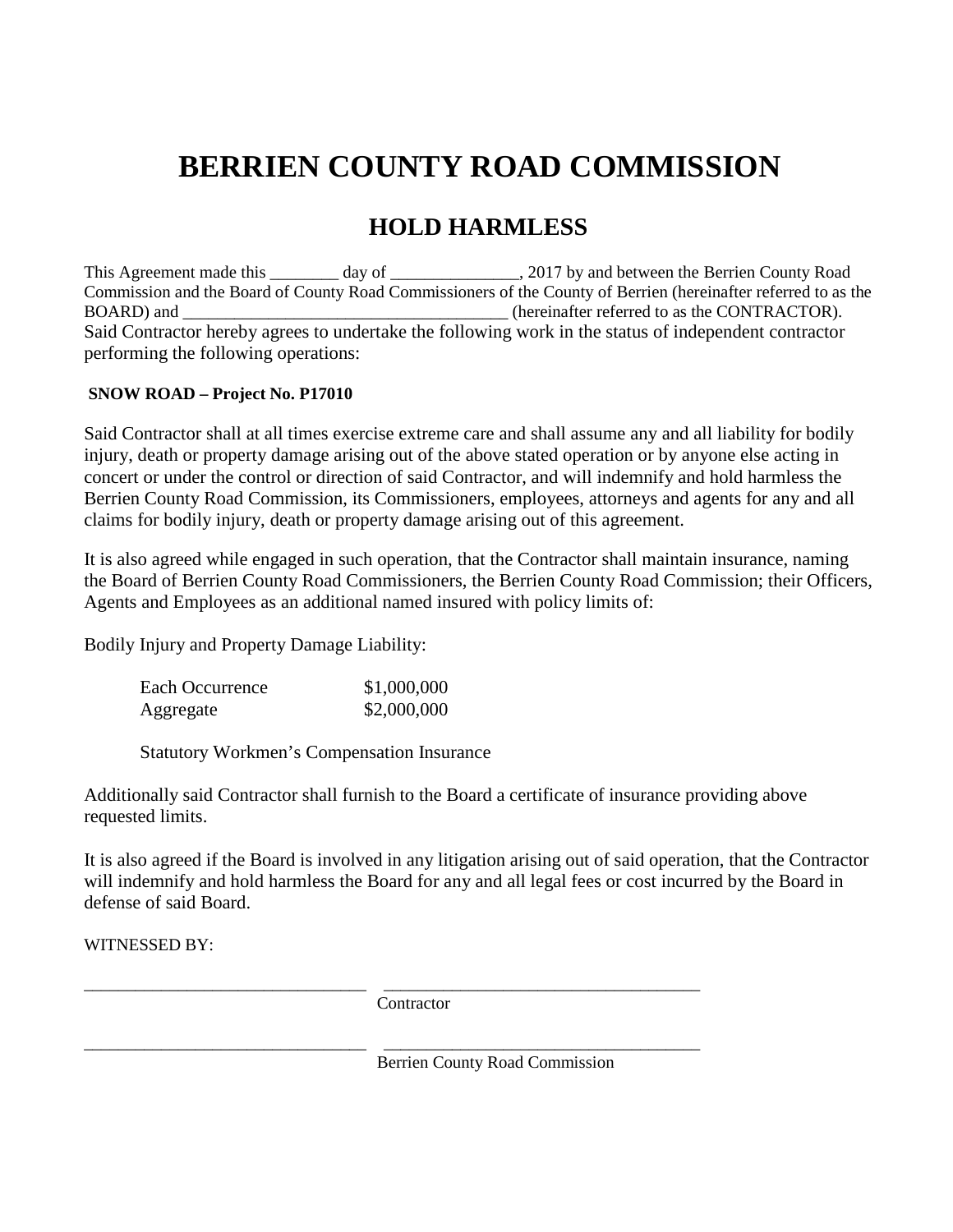### **BERRIEN COUNTY ROAD COMMISSION SNOW ROAD**

### **PROPOSAL**

Date and the set of  $\sim$ 

Board of County Road Commissioners of the County of Berrien, 2860 E. Napier Avenue, Benton Harbor, Michigan 49022-0768

Gentlemen:

The undersigned has examined the plans, specifications, and location of the work described herein and is fully informed as to the nature of the work and the conditions relating to its performances and understands that the quantities shown in the estimate are approximate only and are subject to either increase or decrease; and hereby proposes to furnish all necessary machinery, tools, apparatus and other means of doing the work, do all the work, furnish all the materials except as otherwise specified herein, and, for the unit prices named in the accompanying unit price schedule, to complete the work in strict accordance with the plans and specifications therefore.

The undersigned further proposes to do such extra work as may be ordered by you, prices for which are not included in the itemized bid, compensation therefore to be made on the basis agreed upon before such extra work is begun.

The undersigned agrees to begin work within ten (10) days after being notified to do so, and to complete all items of work **WITHIN 10 WORKING DAYS AND BY AUGUST 5, 2017.**

Signed\_\_\_\_\_\_\_\_\_\_\_\_\_\_\_\_\_\_\_\_\_\_\_\_\_\_\_\_\_\_\_\_\_\_\_\_

 $\operatorname{By}$ 

Post Office of Bidder

\_\_\_\_\_\_\_\_\_\_\_\_\_\_\_\_\_\_\_\_\_\_\_\_\_\_\_\_\_\_\_\_\_\_\_\_\_\_\_\_\_\_\_

In case the bidder is a co-partnership, each member must sign this proposal.

In case the bidder is a Corporation this proposal must be executed by its duly authorized officials in accordance with its articles of incorporation and a certified copy of such articles must be attached hereto.